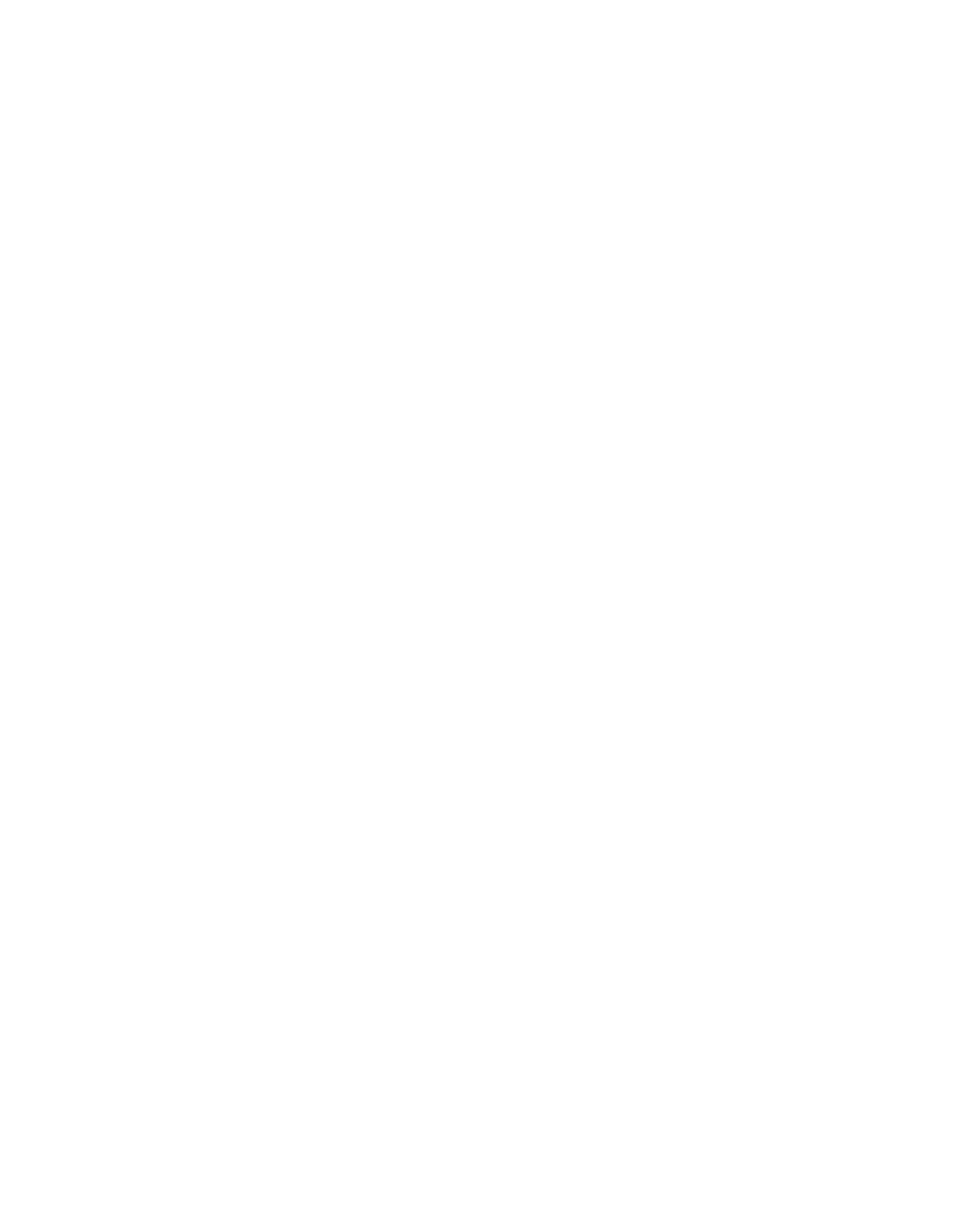



# HEXAGON TRANSPORTATION CONSULTANTS, INC.

## 580 Dubuque Avenue

**Transportation Analysis**



 $\overline{\phantom{a}}$ 

 $\theta$ 

Prepared for:

**Lamphier-Gregory**

**January 18, 2022**





 $\bullet$ 

### **Hexagon Transportation Consultants, Inc.**

Hexagon Office: 4 North Second Street, Suite 400 San Jose, CA 95113 Phone: 408.971.6100 Hexagon Job Number: 21TD01

Client Name: Lamphier-Gregory

#### San Jose · Gilroy · Pleasanton

#### www.hextrans.com

Areawide Circulation Plans Corridor Studies Pavement Delineation Plans Traffic Handling Plans Impact Fees Interchange Analysis Parking Transportation Planning Traffic Calming Traffic Control Plans Traffic Simulation Traffic Impact Analysis Traffic Signal Design Travel Demand Forecasting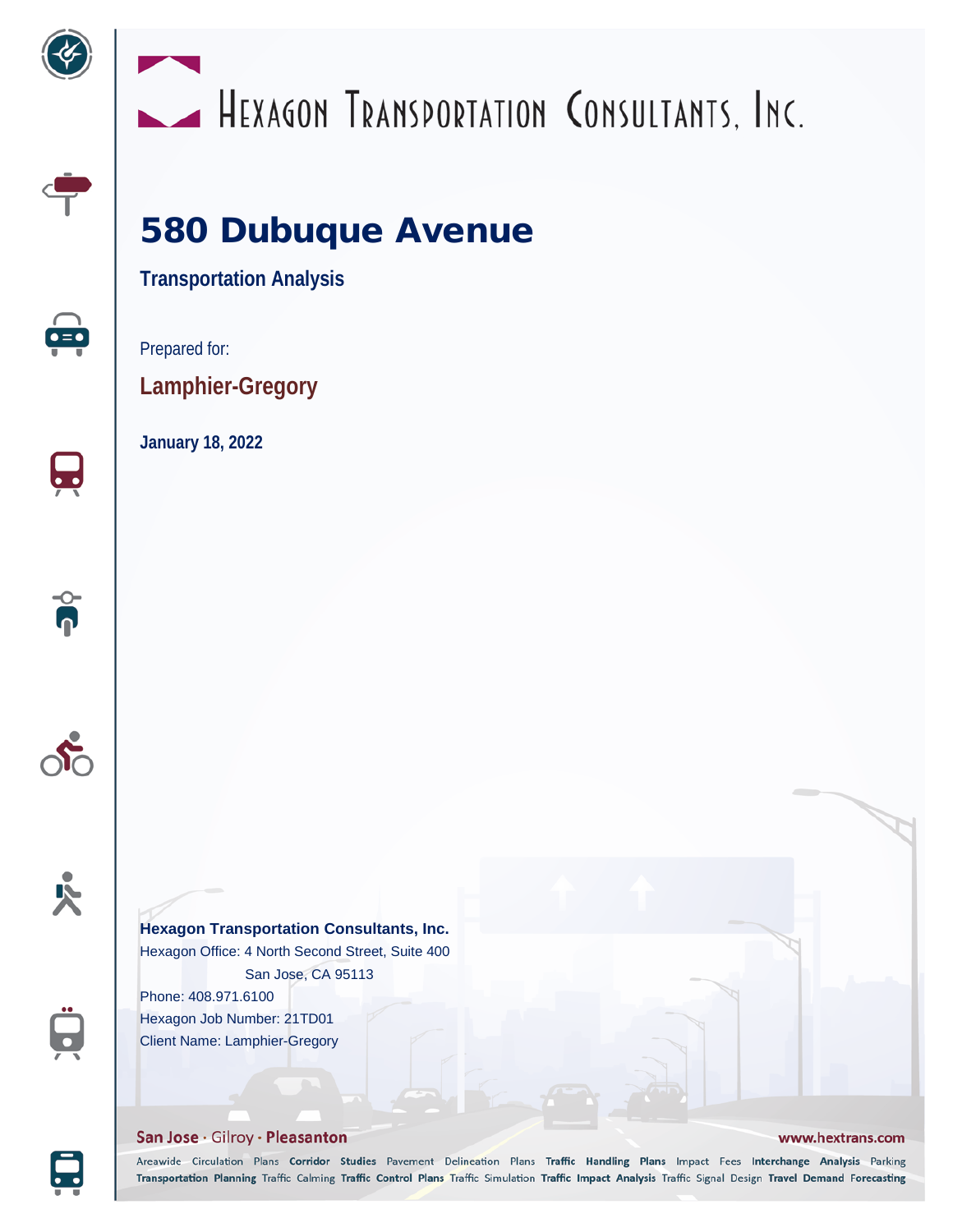This report includes an analysis of Vehicle Miles Travelled (VMT) and an evaluation of potential impacts to transit, pedestrian, and bicycle facilities for the proposed Office/Research & Development building at 580 Dubuque Avenue in South San Francisco, as required by the California Environmental Quality Act (CEQA).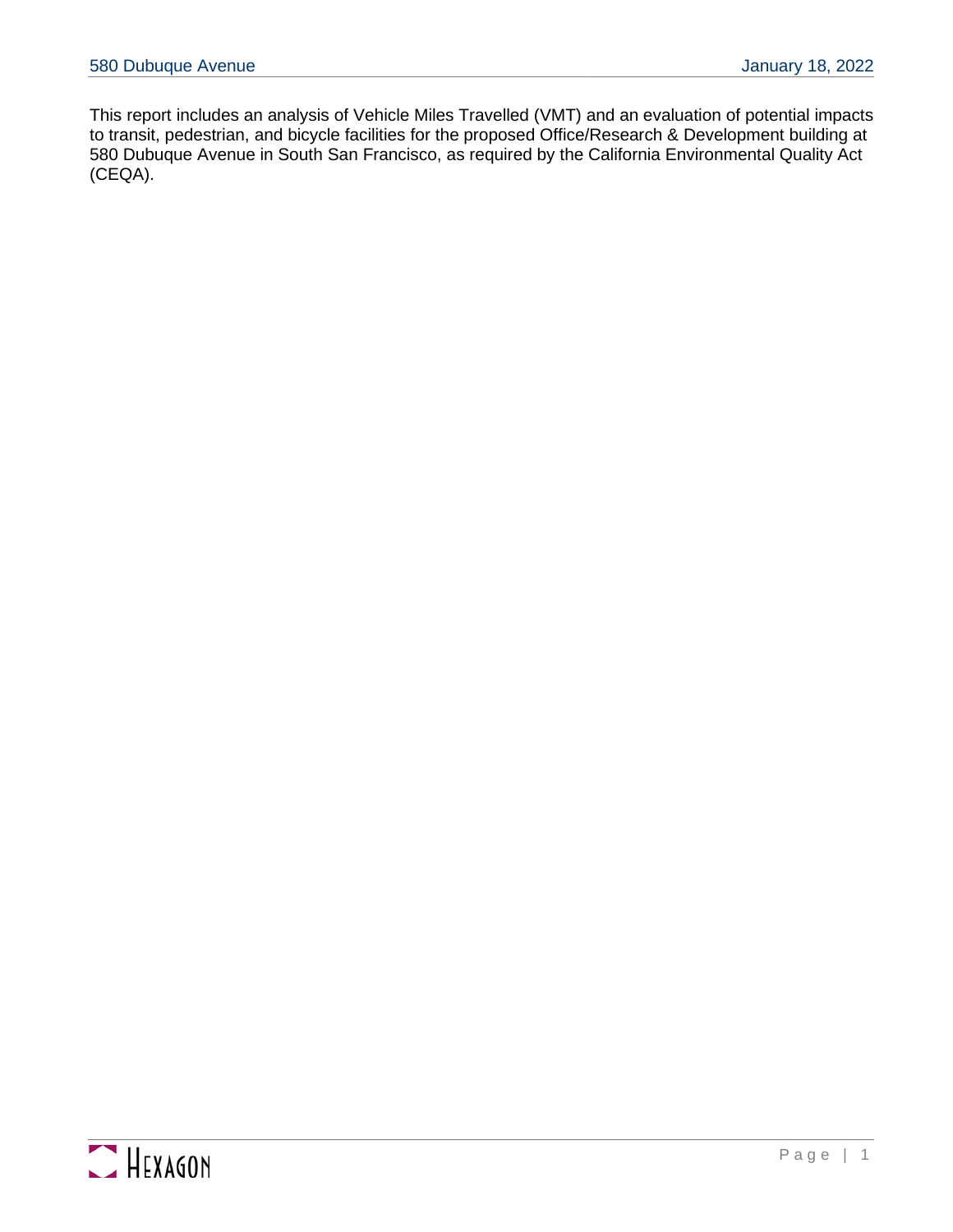### **Project Description**

This report presents the results of the CEQA transportation analysis (TA) conducted for the proposed Office/ Research & Development (R&D) building at 580 Dubuque Avenue in South San Francisco, California. The project proposes to construct approximately 295,000 square feet of Lab/ R&D and office space (inclusive of a 4,000 square feet café) adjacent to the new South San Francisco Caltrain station. The development is consistent with the proposed 2040 General Plan update, which plans for higherdensity, transit-oriented uses at and around the project site. Structured parking would be provided in four stories below grade, with approximately 350 parking spaces. Vehicular access to the project would be provided via Dubuque Avenue.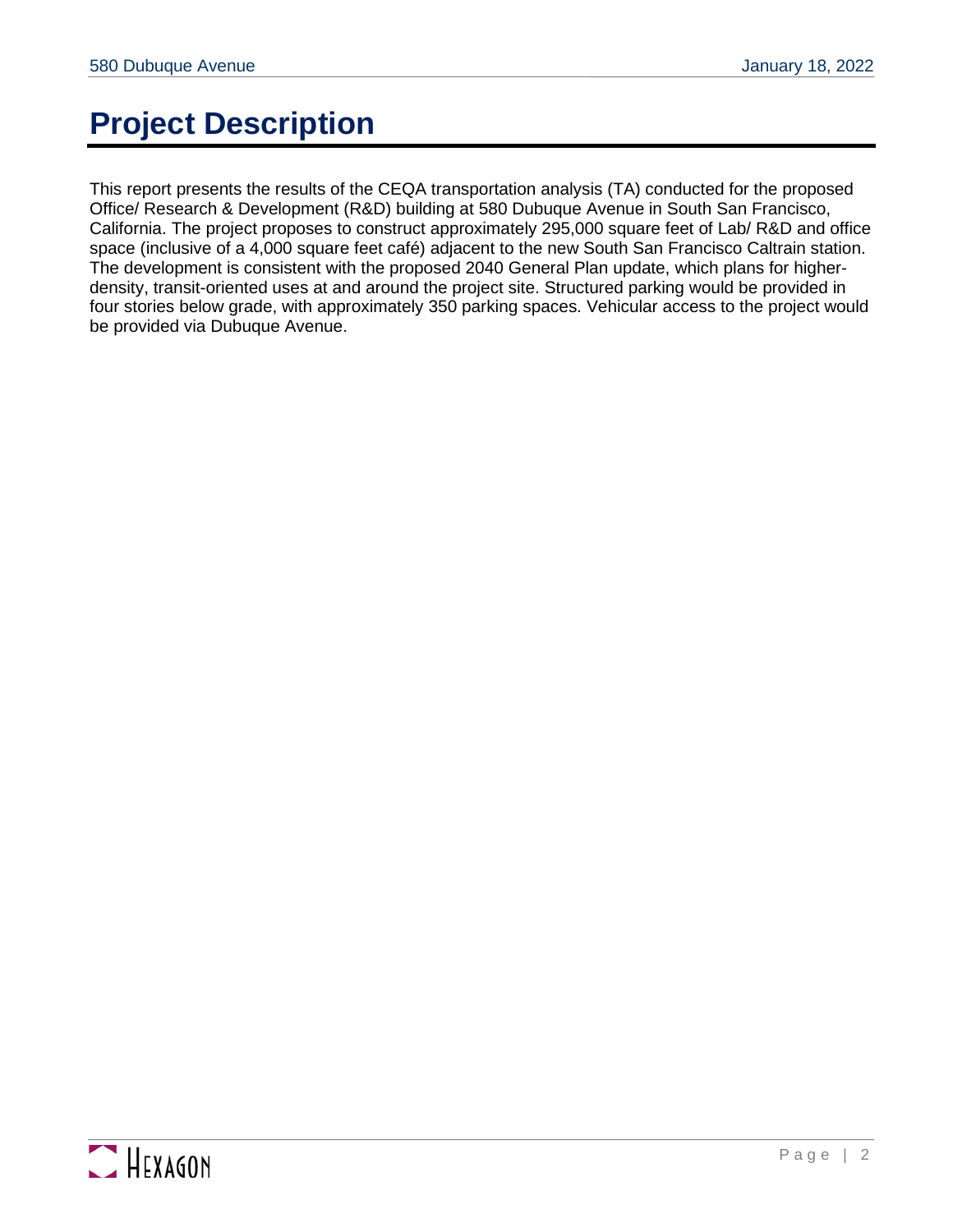### **CEQA Analysis**

### **VMT Analysis**

Pursuant to SB 743, the CEQA 2019 Update Guidelines Section 15064.3, subdivision (b) states that vehicle miles travelled (VMT) will be the metric in analyzing transportation impacts for land use projects for California Environmental Quality Act (CEQA) purposes. The City of South San Francisco has adopted certain thresholds of significance based on the project type to guide in determining when a project will have a significant transportation impact. For non-retail land use projects, a significant impact would occur if the VMT would be above the threshold, which is defined as 15% below the regional average.

The City of South San Francisco provides screening criteria for development projects. The criteria are based on the type of project, characteristics, and/or location. If a project meets the City's screening criteria, the project is expected to result in less-than-significant impacts, and a detailed CEQA VMT analysis is not required. The City's policy states that projects within ½ mile of an existing or planned high-quality transit corridor or major transit station should be presumed to have no impact on VMT. However, this presumption would not apply if the project FAR is less than 0.75, includes parking that is higher than required by the City, is inconsistent with Plan Bay Area, or replaces affordable residential units with a smaller number of market-rate units. The project site is located adjacent to the South San Francisco Caltrain Station. The project is proposing an FAR of 3.19, fewer than required parking spaces, is consistent with the land use zoning that is proposed under the City's 2040 General Plan Update and would develop a vacant site.

Therefore, a detailed VMT analysis would not be required.

The project would also implement a Transportation Demand Management (TDM) program as required by the Municipal Code, which requires all non-residential projects that would generate more than 100 daily trips to implement various trip reduction measures to reduce single occupancy vehicle trips (SOV) and achieve a minimum 28% alternative mode use. The project would also provide parking that is less than the parking required by the code to encourage employees and visitors to use transit, given its proximity to the Caltrain station.

#### **Cumulative Impact Analysis**

According to the Governor's Office of Planning and Research (OPR), a finding of a less-than-significant project impact would imply a less than significant cumulative impact. Also, the project is consistent with the South San Francisco General Plan. Shape SSF 2040 is an update to the City's currently General Plan that is currently in progress. The project aligns with the updated land use controls currently proposed under the 2040 General Plan Update, which plans for higher-density, transit-oriented uses at and around the project site: reimagining the area as a new urban corridor accessible to pedestrians, bicyclists, and transit riders. Therefore, the project would be considered as part of the cumulative solution to meet the General Plan's long-range transportation goals and would result in a less-thansignificant cumulative impact.

#### **Transit, Pedestrian and Bicycle Analysis**

**Pedestrian**: Sidewalks and crosswalks are provided on most streets in the immediate vicinity of the proposed project. Sidewalks exist along the east side of Dubuque Avenue, on Grand Avenue and Airport Boulevard. A metal staircase on the northeast corner and a crosswalk across the east leg of the signalized Dubuque Avenue/E Grand Avenue intersection currently provide connections for pedestrians

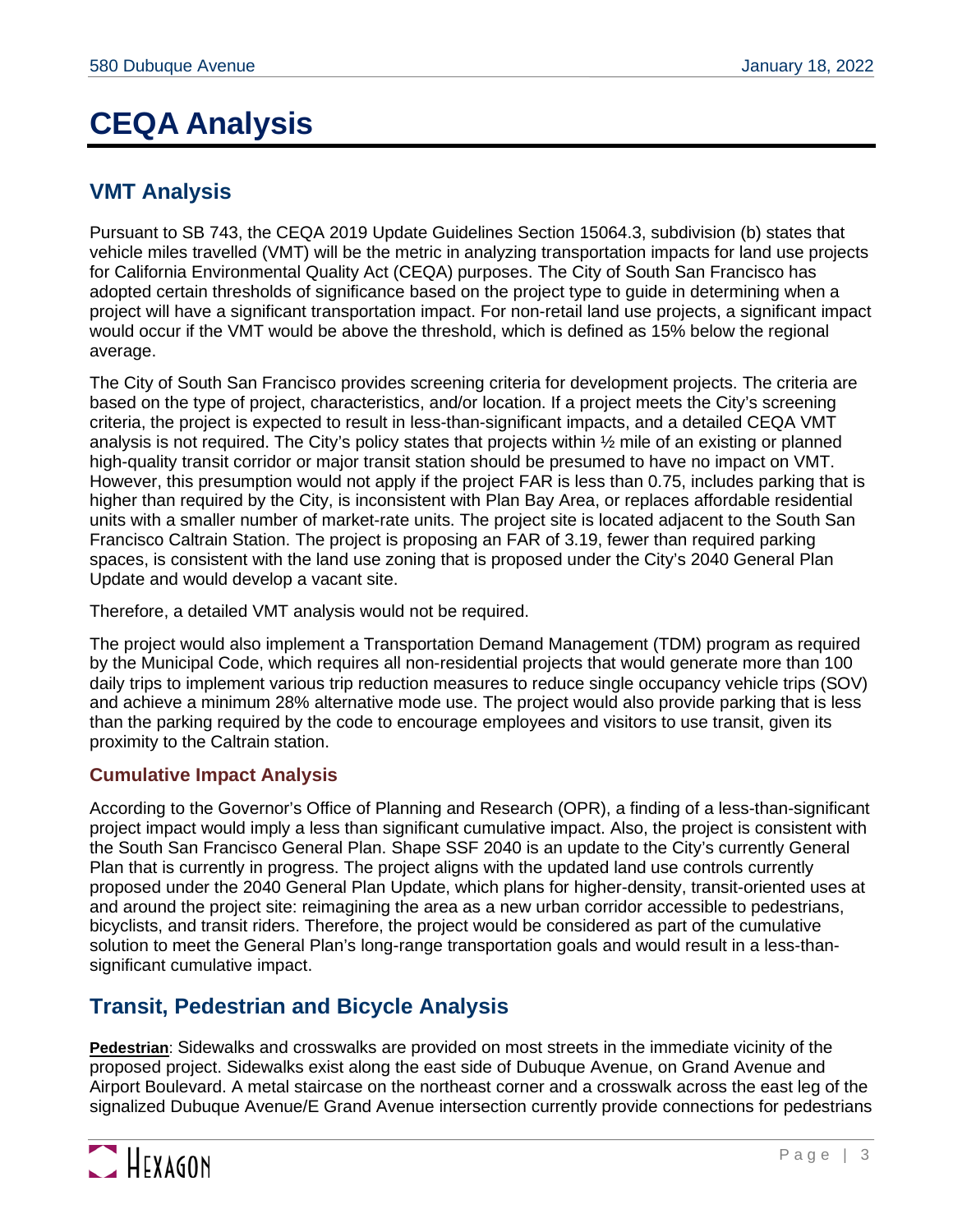from areas east of the Caltrain tracks and downtown areas to the Caltrain station. As part of the South San Francisco Caltrain Reconstruction Project that is currently in progress, an underpass is being constructed that would provide a direct connection for pedestrians and bicyclists between areas to the west and east of the Caltrain tracks. This underpass would also provide a connection to the new Caltrain station platform. As the project is located adjacent to the Caltrain station, the new underpass would provide an alternative pedestrian connection between the project, downtown destinations, and areas to the east of the Caltrain tracks.

A significant impact would occur if the proposed project conflicted with applicable or adopted policies, plans or programs related to pedestrian facilities or otherwise decreased the performance or safety of pedestrian facilities. The South San Francisco General Plan requires project proponents to provide sidewalks and street trees as part of frontage improvements for new development. The project would provide a clear walkway between the existing sidewalk on Dubuque Avenue and the main building entrance that would be provided on the north side of the building. A pedestrian walkway with landscaping and lighting would be constructed along the western edge of the property along the access road that would run parallel to Dubuque Avenue. The project will coordinate with Caltrain/Joint Powers Board (JPB) who currently own the parcels to the south and east of the project site to provide pedestrian access between the project site and the Caltrain station in a permittable and accessible manner. The project is anticipated to have a less-than-significant impact on the existing and planned pedestrian facilities.

**Bicycle:** Bicycle access to the project site is currently limited as there are no bike lanes on Dubuque Avenue. In the vicinity of the project, Class II bike lanes are located on Airport Boulevard (north of Miller Avenue), along Poletti Way, Gateway Boulevard (between E Grand Avenue and Airport Boulevard), along Sister Cities Boulevard, and along Oyster Point Boulevard (east of Gateway Boulevard). An impact to bicyclists would occur if the proposed project disrupted existing bicycle facilities or conflicted with or created inconsistencies with adopted bicycle system plans, guidelines, and policies. According to the South San Francisco Bicycle Master Plan, Class III Bicycle Routes are proposed along Dubuque Avenue between E Grand Avenue and Oyster Point Boulevard. Class III Bicycle Routes are recommended on roadways frequently used by bicyclists that do not have the necessary right-of-way (ROW) for installing bicycle lanes. Bicycle Routes are identified by either signs or shared lane markings and they typically have a shared wide outside lane for vehicles and bicycles. Because additional ROW from the project site is not necessary to implement the planned bicycle facility along Dubuque Avenue, the project would not conflict with existing and planned bicycle facilities. Therefore, the impact to bicycle facilities would be less-than-significant.

**Transit:** The City of South San Francisco, in partnership with Caltrain is currently reconstructing the South San Francisco Caltrain station, which is expected to be completed by November 2021. The reconstructed station includes a new median platform, underpass entrances connecting to downtown and East Grand Avenue, and a shuttle loading area along Poletti Way. Combined with the Caltrain Electrification project, the reconstructed station is expected to see increased service levels, which has been included in Caltrain planning. Since the project is located adjacent to the Caltrain station, it is expected to generate trips via transit services. According to OPR guidelines, the addition of new transit riders should not be treated as an adverse impact as such development also improves regional flow by adding less vehicle travel onto the regional network. Therefore, the project is anticipated to have a less-than-significant impact on transit facilities and services.

### **Safety**

A project safety impact is considered significant if the proposed project would provide inadequate design features that present safety concerns within the project site or on the adjacent streets. Vehicles would access the project site from an existing driveway on Dubuque Avenue that would also provide

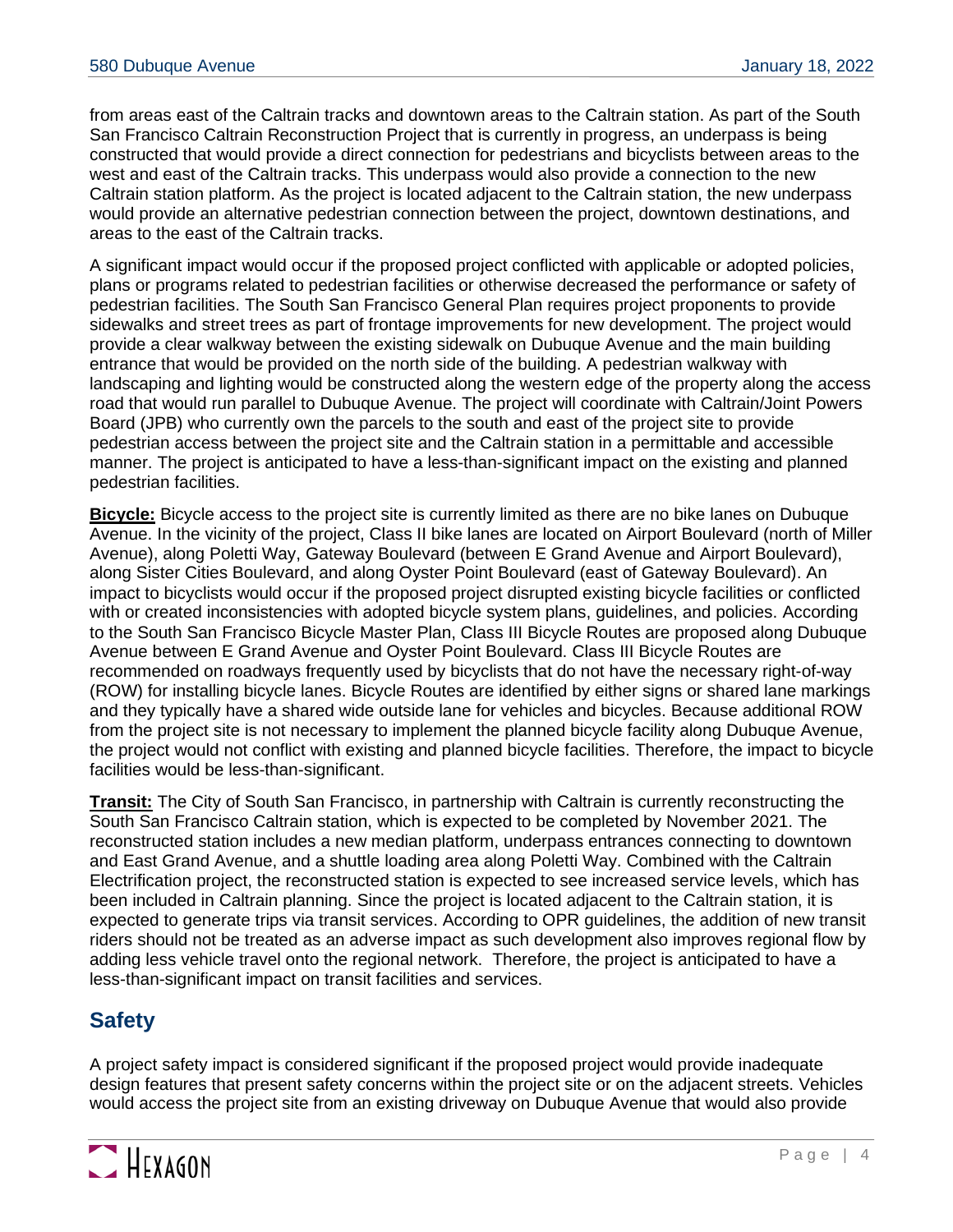access to the Caltrain station parking lot. The existing site access roadway would be reconstructed along the western property boundary. Visitor drop-offs would occur at the entry plaza located at the northwest corner of the project site. Parking access would be provided along the south end of the building.

In order to address potential conflict in vehicular movement on the Caltrain access road and internal roads serving the project site, the project will install stop signs at each intersecting point for exiting vehicles (see Figure 1).

According to the South San Francisco Municipal Code, the speed limit on Dubuque Avenue is 30 mph. Although the project would not construct any new driveways on Dubuque Avenue, the project should coordinate with the City of South San Francisco to improve sight distance for vehicles exiting onto Dubuque Avenue. Field observations showed that the curved alignment of Dubuque Avenue combined with the fence/retaining wall impacts the visibility of northbound traffic for drivers exiting onto Dubuque Avenue from the Caltrain station parking lot. Additionally, signs attached to the fence and vegetation at the corner of the property to the north obstruct sight distance between southbound Dubuque Avenue traffic and vehicles exiting the shared project and Caltrain driveway under existing conditions. Because the proposed project would add traffic to the existing driveway on Dubuque Avenue, the project would result in a potential safety impact. The following mitigation would improve the safety at the intersection of Dubuque Avenue the shared Caltrain /project driveway.

**Transportation Mitigation 1: Shared Dubuque Avenue Driveway Safety Improvements**. The applicant shall coordinate the following safety improvements for the intersection of Dubuque Avenue and the shared Caltrain / project driveway to provide adequate sight distance between northbound Dubuque Avenue traffic and vehicles exiting the shared Dubuque Avenue driveway.

- a) The applicant shall coordinate with the City to decrease the speed limit on Dubuque Avenue to 25 mph.
- b) The applicant shall coordinate with the City to reduce the height of the fence along the retaining wall on Dubuque Avenue to the south of the project site to improve visibility of approaching northbound traffic.
- Additionally, the applicant shall coordinate with the City and adjacent properties as reasonably feasible to address existing sight distance obstructions at the intersection of Dubuque Avenue and the shared Caltrain / project driveway as follows:
	- c) Coordinate with Caltrain to relocate or reduce the height of the existing "Caltrain Station Parking" sign located on the south side of the shared Dubuque Avenue driveway to provide adequate sight distance between northbound Dubuque Avenue traffic and vehicles exiting the shared Dubuque Avenue driveway.
	- d) Coordinate with the property owner to the north to clear obstructing signs and vegetation from the corner of their property to provide adequate sight distance between southbound Dubuque Avenue traffic and vehicles exiting the shared Dubuque Avenue driveway.

With the implementation of these mitigation measures, the shared Caltrain / project Dubuque Avenue driveway would have adequate sight distance and the project would not result in significant safety impacts.

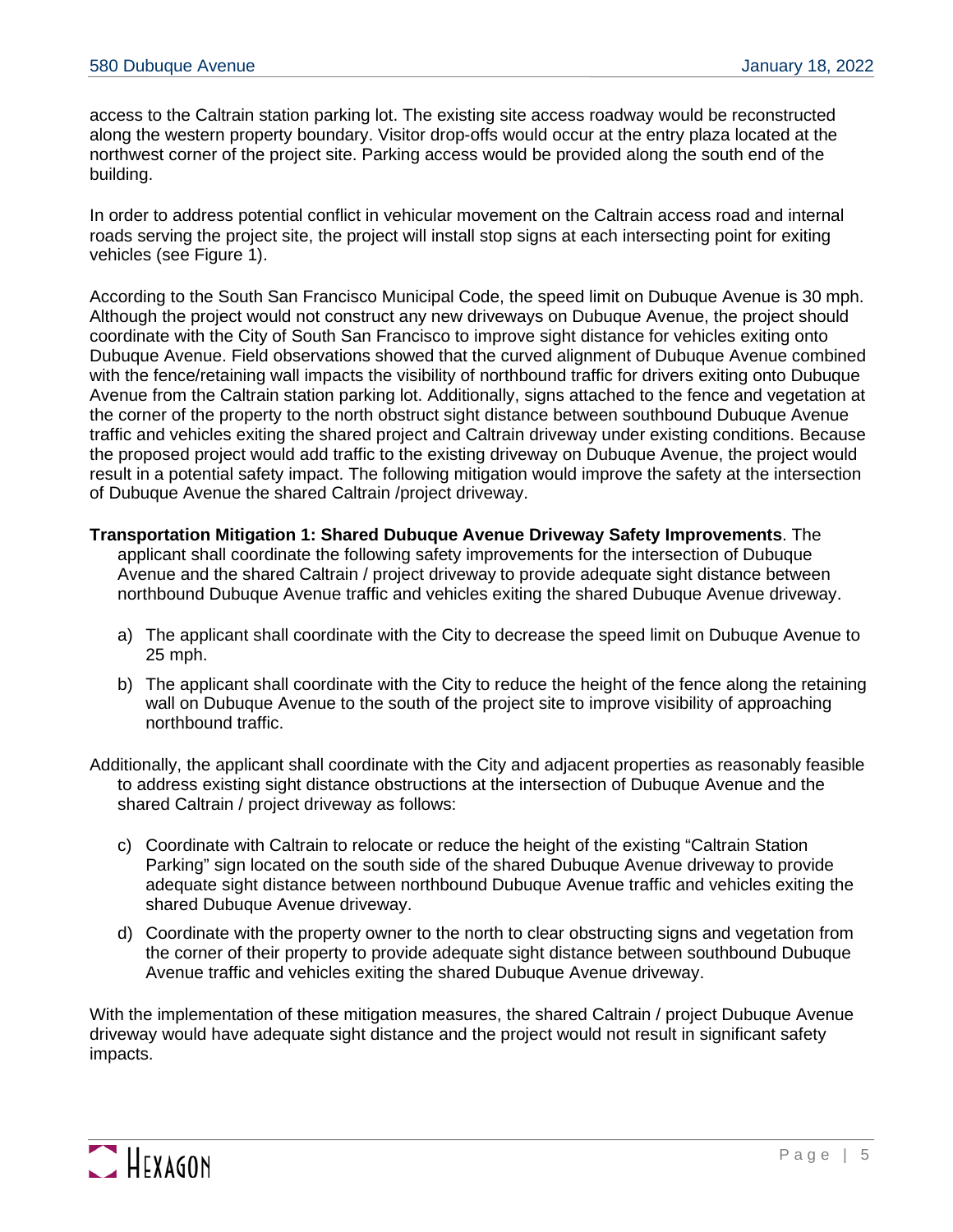### **Emergency Access**

The proposed project would not reroute or change any of the City streets in its vicinity that would impact emergency vehicle access to properties along Dubuque Avenue. The existing site access roadway that would be reconstructed along the western property boundary would accommodate emergency vehicles. Thus, the project would not result in any emergency vehicle access impact that would be considered significant.

#### **Conclusions**

The project would not result in a potentially significant impact to VMT relative to employee trips as the project site is located within ¼ mile of the South San Francisco Caltrain station.

The project would also implement a Transportation Demand Management (TDM) program as required by the Municipal Code that requires all non-residential projects that would generate more than 100 daily trips to implement various trip reduction measures to reduce single occupancy vehicle trips (SOV) and achieve a minimum 28% alternative mode use. The project would also provide parking that is less than the parking required by the code to encourage employees and visitors to use transit. Given its proximity to the Caltrain station and reduced on-site parking spaces, the project is expected to achieve a higher than the minimum 28% alternative mode use.

The project would not result in any impacts to existing and planned pedestrian and bicycle facilities. With mitigation, the project would not result in any significant safety impacts. The project would not result in any significant emergency vehicle access impacts.